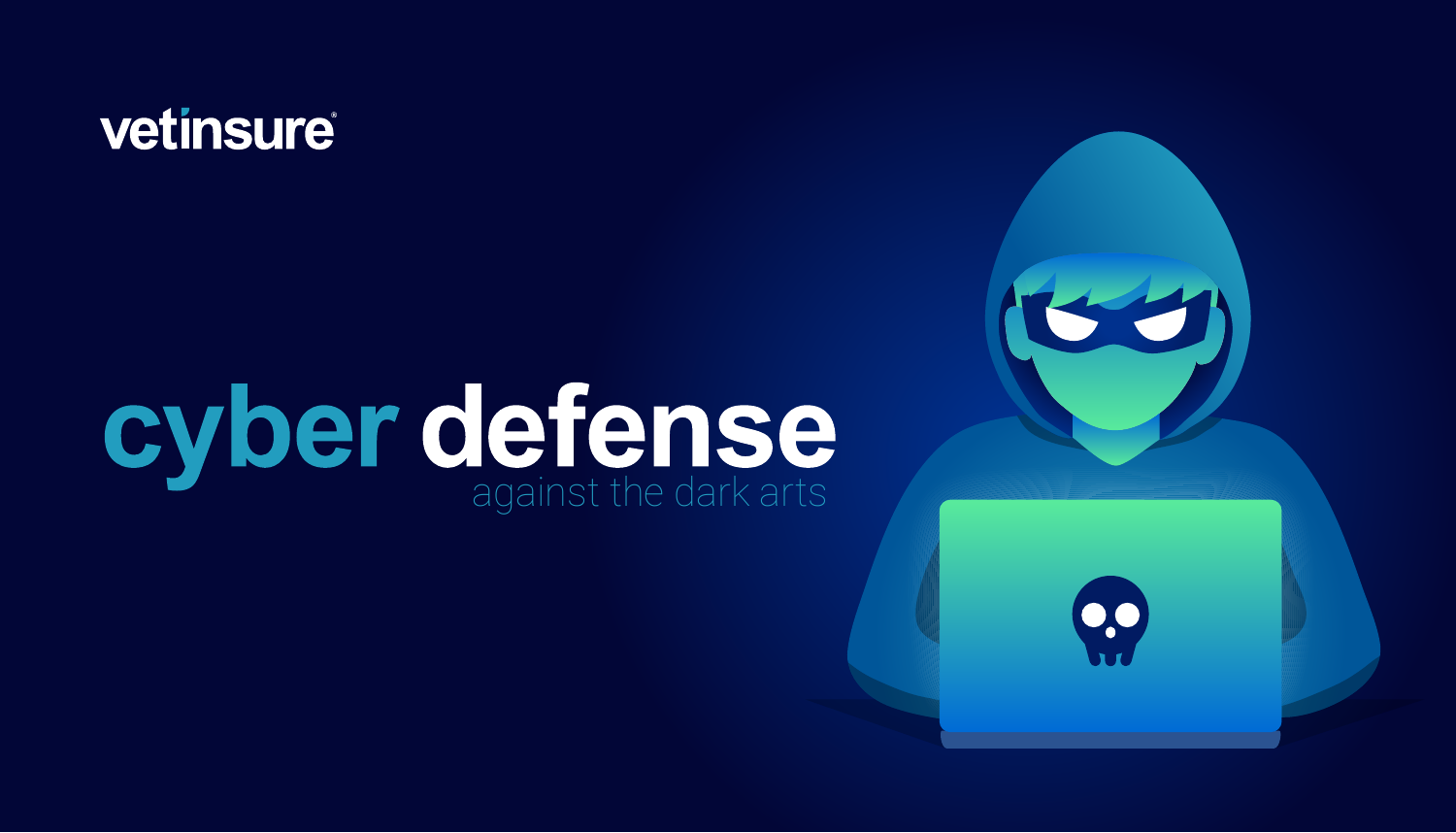#### our world

When you run a business, you face many physical risks, like property damage and injuries. But your business also faces risk that come from using technology. These include everything from data breaches to hacking.

To protect against those risks, many businesses add cyber insurance to their business insurance policies. Cyber insurance can offer broad coverage to help protect from various technology-related risks. At Vetinsure, we offer two different cyber insurance policies: cyber liability insurance & data breach insurance.

Data breach insurance helps your business respond to breaches and can offer protection for small business owners. Cyber liability insurance is typically meant for larger business owners, such as corporate veterinary groups, and offers more coverage to help prepare for, respond to and recover from cyber attacks.

#### vetinsure®









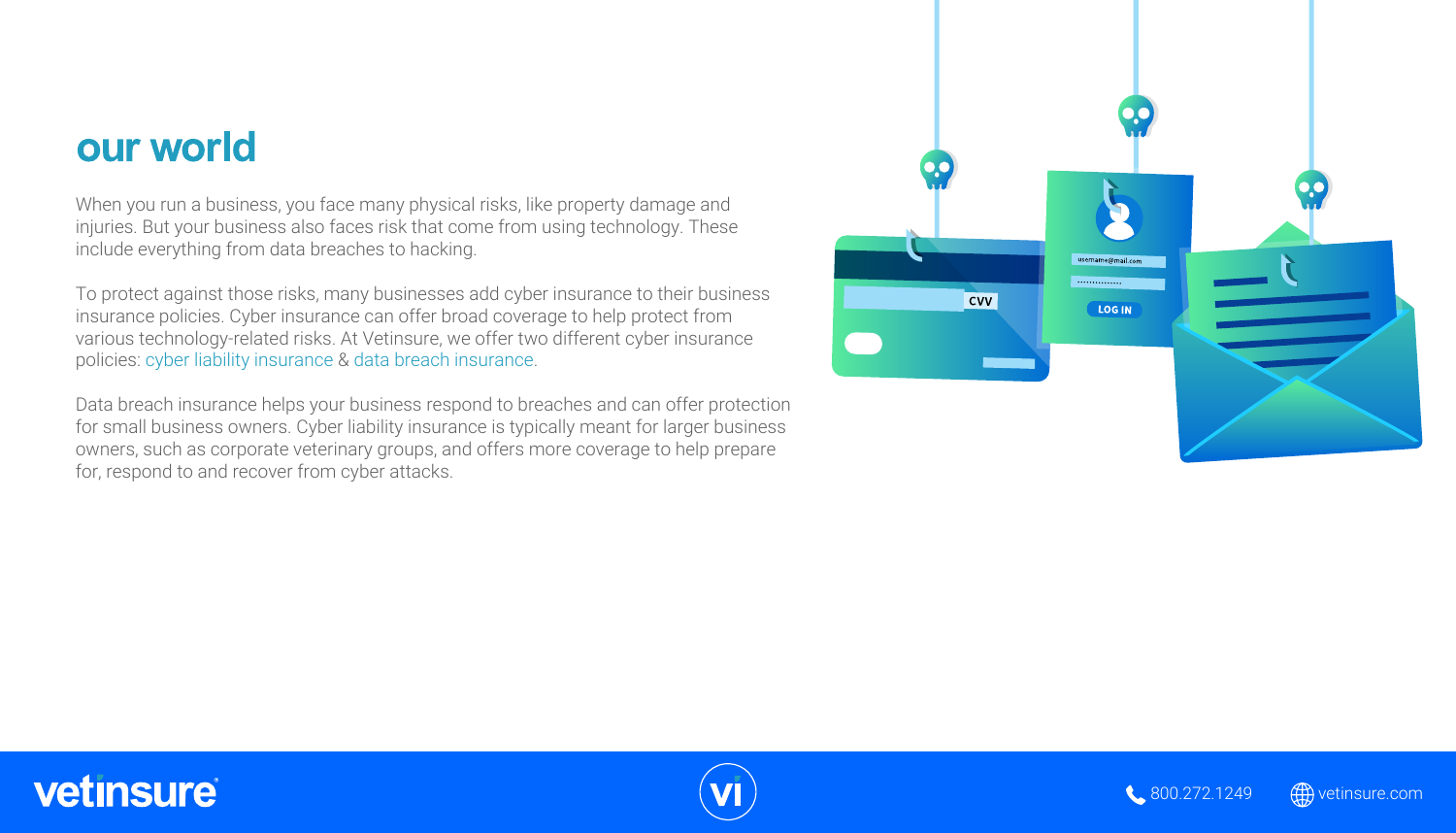### cyber facts

The cyber security industry is rapidly growing every day. Although more resources are being deployed to counter cyber attacks, the nature of the industry still has a long way to go before we can, as a whole, catch up with these threats. It's important to define what the current information security and cyber security industry looks like considering these alarming facts and stats:







- There is a hacker attack every 39 seconds.
- 43% of cyber attacks target small business.
- The global average cost of a data breach to small business owners is \$3.9 million.
- Since COVID-19, the FBI reported a 300% increase in reported cyber crimes.
- 9.7 million healthcare records were compromised in September 2020 alone.
- Human intelligence and comprehension is the best defense against phishing attacks.
- Total cost of cyber crime committed globally will reach \$6 trillion by 2021
- 95% of cyber security breaches are due to human error.
- More than 77% of organizations do not have a Cyber Security Incident Reponse plan.
- Most companies take nearly 6 months to detect a data breach, even major ones.
- Share prices fall 7.27% on average after a breach.

#### vetinsure®



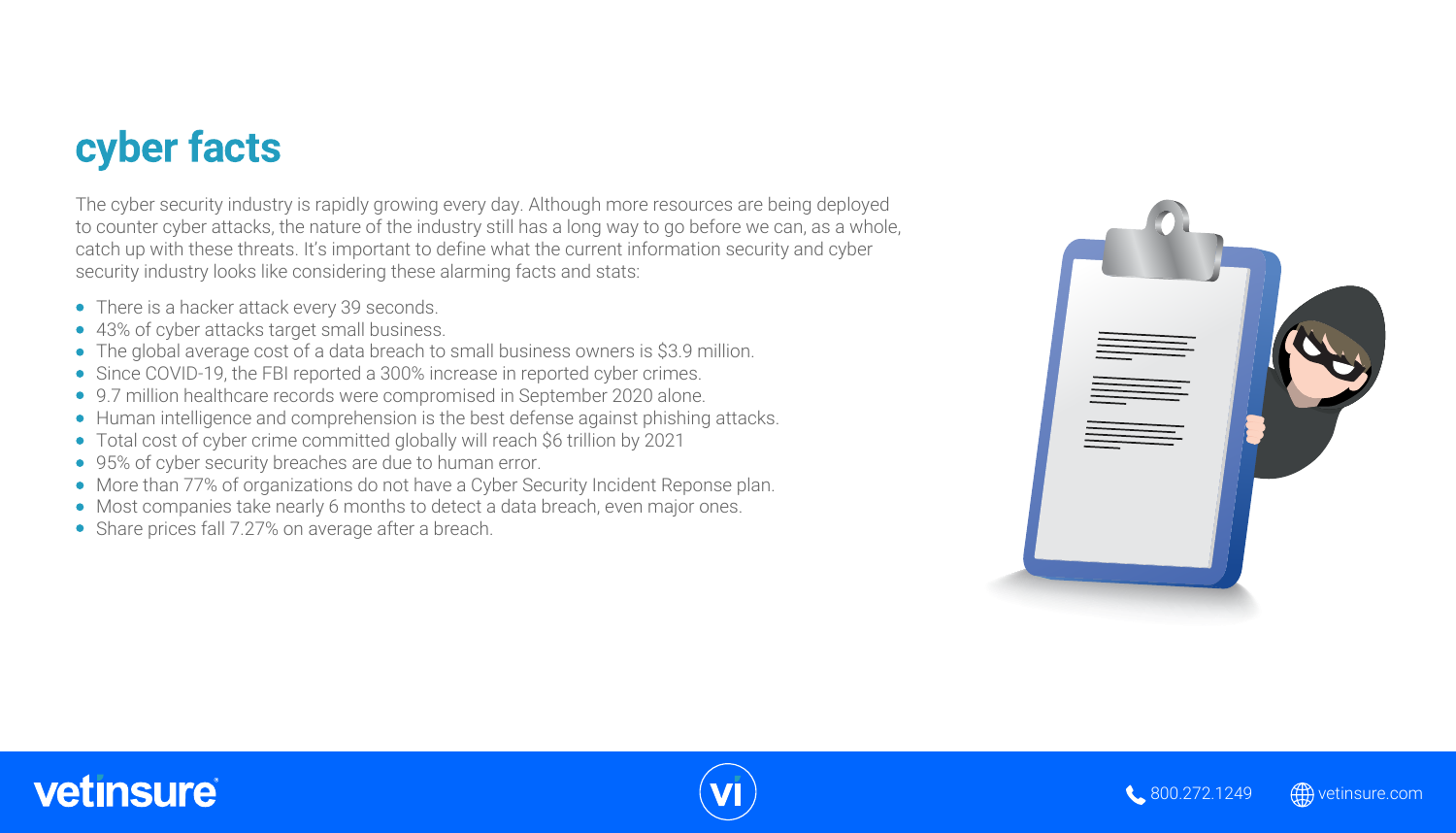

Hackers can target personally identifiable information (PII) or personal health information (PHI) you keep on your business computers. That's why it is important to protect your business with data breach or cyber liability insurance, helping you respond quickly after a data breach or cyber attack. These coverages help if:

- Your business computers get a virus that exposes private, sensitive information
- Your point of sale (POS) system is infiltrated
- Your business management software is exposed or ransomed
- Customers sue after your business loses PII or PHI
- You're faced with high public relations costs to help protect your business reputation







We help businesses prepare for a cyber breach by providing a suite of comprehensive, flexible coverages that respond to the ever-expanding list of cyber threats. We do this to ensure when disaster strikes, you are prepared.





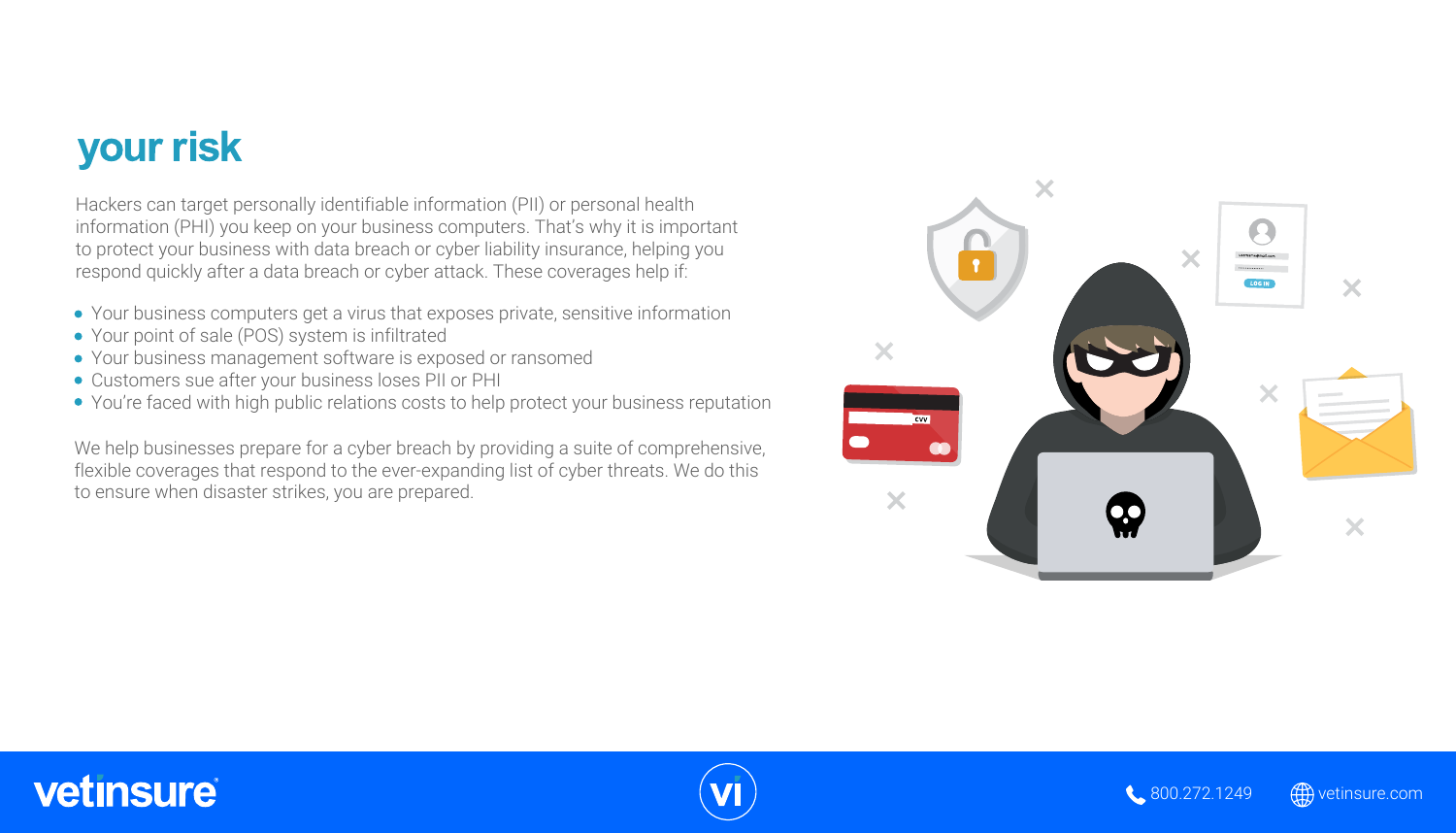#### cyber options

One of the elements that makes Vetinsure unique is our core expertise of the business of vetmed combined with an extensive knowledgebase of technology related risk. This allows us to offer the right coverage mix from the leading insurers of cyber and data breach insurance. Coverage options include:

- Data Privacy & Network Security Liability
- **Privacy Regulatory Matters**
- Media Liability
- **Incidence Response**
- Cyber Extortion
- **Network Asset Restoration Expenses**
- Business Interruption (loss of income)
- Dependent Business Interruption
- **Pre-Claim Assistance**
- Post-Incident Remediation
- **•** System Failure







We give businesses the protection and cyber services they need to continue their operations when incidents occur with limits up to \$5,000,000 - primary and excess.

#### vetinsure®



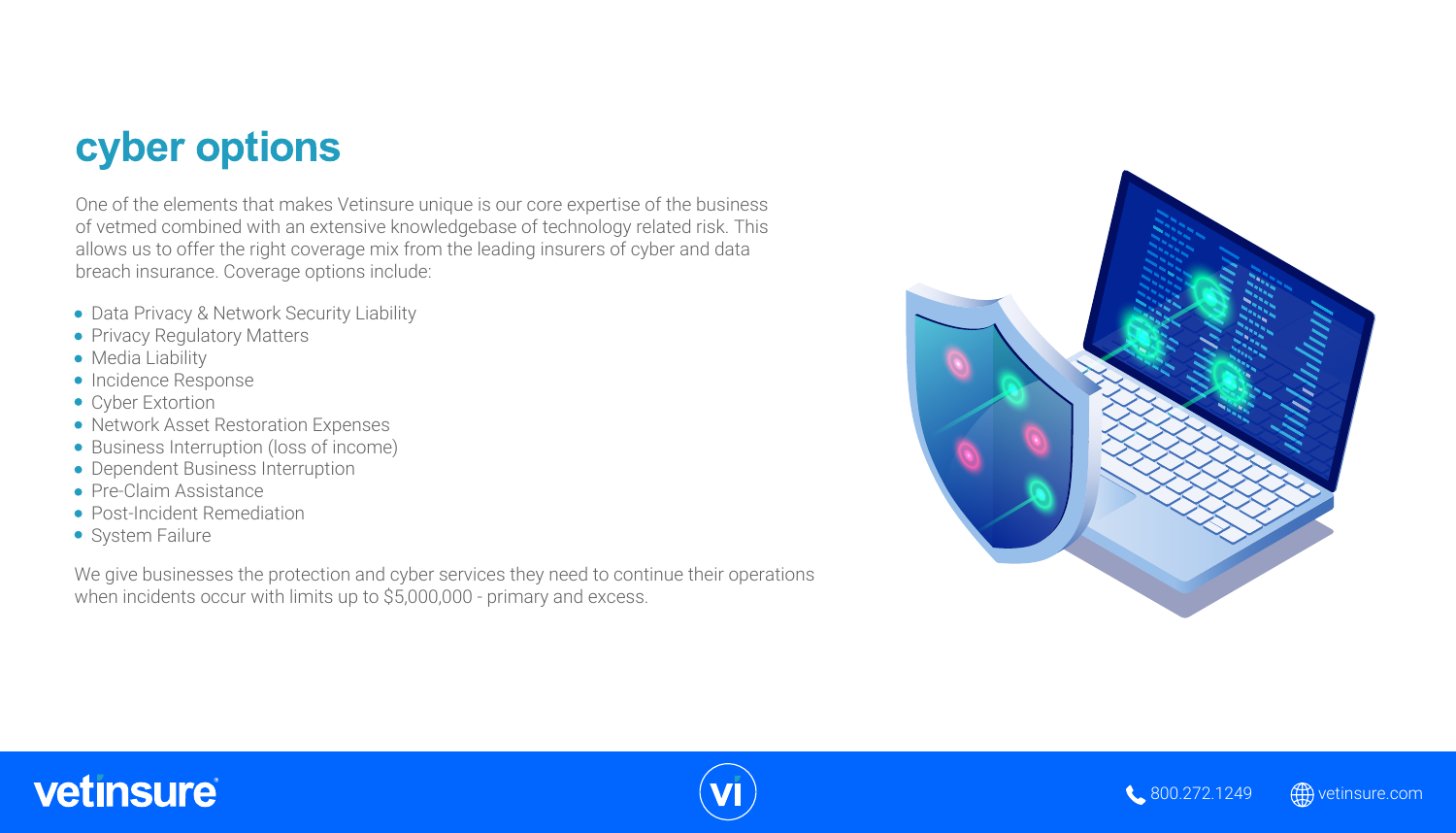#### coverage analyzer

insured or third party service providers.

**Privacy Regulatory Matters:** Helps cover governmental and regulatory actions and investigations arising from an actual or alleged network security or data privacy wrongful acts. Pre-claim coverage for responding to regulatory inquiries or informal information requests that do not need to be tied to specific data privacy incidents. Coverage pays defense expenses and regulatory fines where allowable by law.

**Incidence Response:** Coverage for first-party expenses incurred in the wake of an actual or suspected data privacy incident or a network intrusion which includes: Notification and Identity Protection Expenses and Crisis Management Expenses

**Media Liability:** Helps cover third-party claims arising from digital media wrongful acts.

**Business Interruption:** Coverage pays for income loss caused by a network outage due to a network intrusion. This helps cover the sum of actual income loss plus overhead, salary and wages and extra expenses.

#### vetinsure®

#### Data Privacy & Network Security Liability: Helps cover third-party claims arising from the actual or alleged network security or data privacy wrongful acts of the





**Cyber Extortion:** Provides coverage for extortion payments resulting from a cyber-extortion threat, including ransomware. Coverage for payments includes crytocurrencies, as well as the cost of effectuating and negotiating an extortion payment.

**Network Asset Restoration Expenses:** Provides coverage to remediate and replace network assets when they are not recoverable.





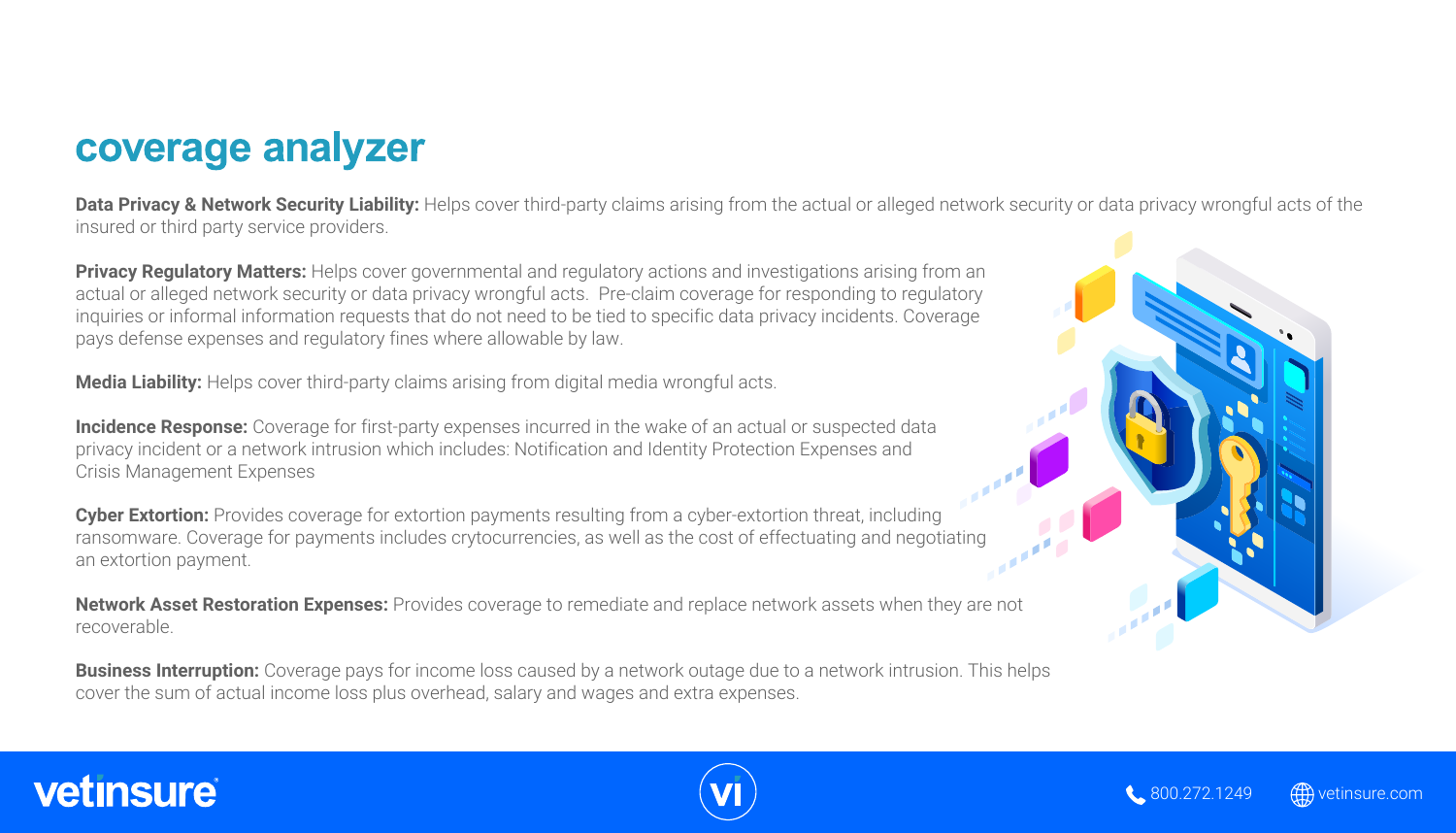#### **Dependent Business Interruption:** Provides the same coverage as Business Interruption, but for the loss and extra expense caused by a network outage of a





#### coverage analyzer

third-party service provider due to a network intrusion.

**Pre-Claim Assistance:** This is provided to investigate a circumstance and mitigate or reduce the likelihood of a breach.

**Post-Incident Remediation:** Provides a fund for post-incident remediation expenses that insureds may incur, which can be allocated as they choose to improve cyber security.

**System Failure:** Helps cover network outages caused by administrative error, or on an all perils basis. Coverage can also be extended to outage caused by adminstrative error to a third-party service provider.